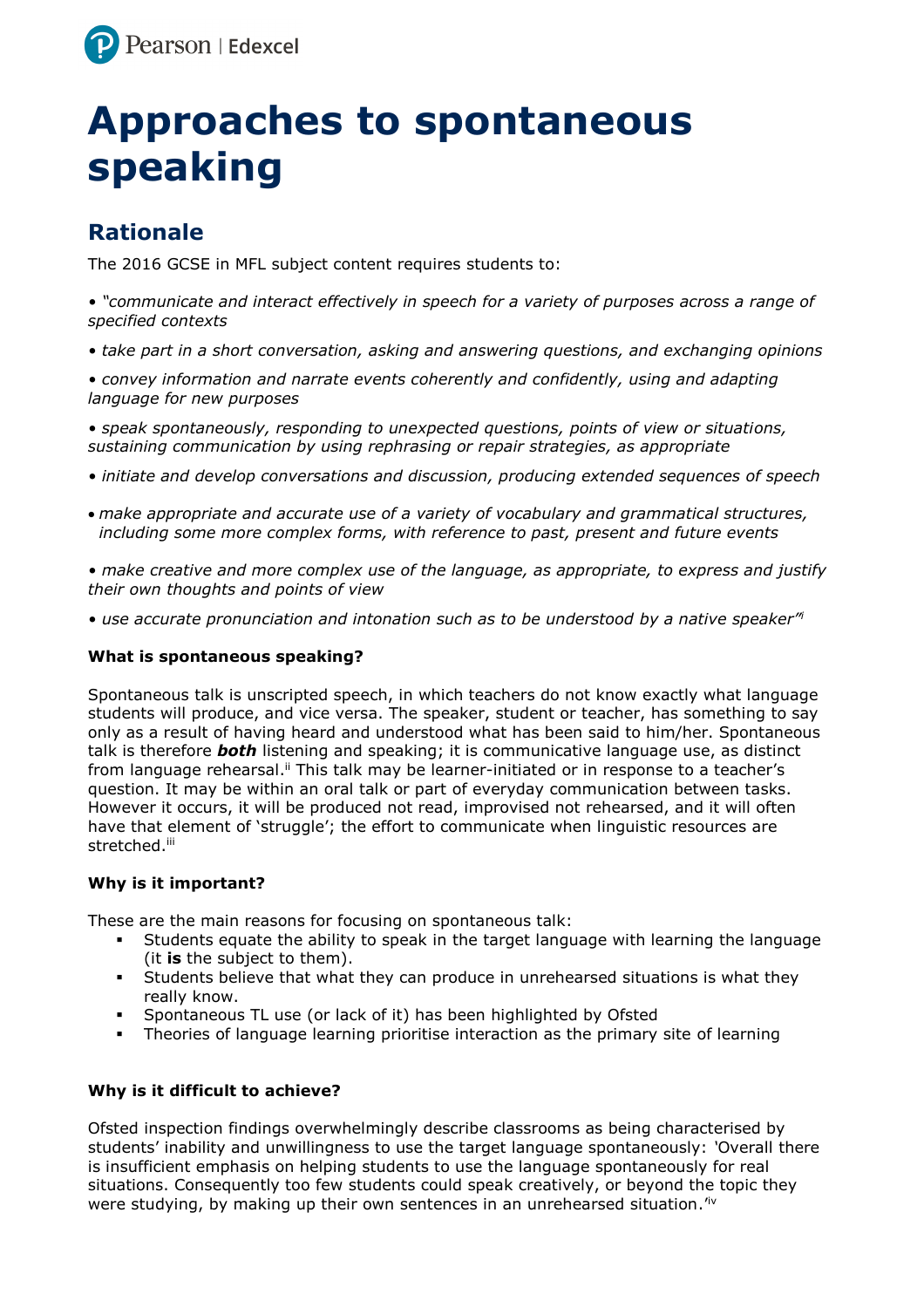

A detailed reading and analysis of the literature in the field of target language use in classrooms in England<sup>v</sup> suggests several reasons why students are not using the target language frequently or extensively enough. These include:

- low levels of teacher target language use (although we cannot assume that high levels of teacher target language use result automatically in high levels of student target language use)
- increased use of English tasks 'learning to learn', 'AfL', 'thinking skills' brought in with the KS3 National Strategy vi
- a tension (perceived or otherwise) between grammar teaching and target language use
- a tension between teaching and assessment, recognising that previous incarnations of the GCSE examination rewarded memorisation over independent communication
- teacher-fronted talk that militates against learner talk
- the preclusion of the third 'P' (production/use) in PPP through an over-emphasis on precommunicative, drilling activities.

This document suggests some strategies for encouraging spontaneous talk, based on Rachel Hawkes' methodology <sup>vii</sup>.

# **Strategies**

Bearing in mind the cumulative nature of GCSE, both in terms of skills, and also grammar and vocabulary, promoting progression from KS2 and KS3, it is helpful for us to consider these talk strategies as a continuation of practice from earlier key stages. Another key point is that spontaneous or unplanned speaking can develop from planned speaking activities, as long as enough time is given to students to practise unsupported production, i.e. unscripted speaking. This is the notion that what students do today with support, they can do spontaneously tomorrow.

The following sections concern three aspects of classroom talk: the teacher role, student–teacher talk, and finally, student–student talk. In each section, the focus will be on practical strategies to improve target language talk, in terms of both teacher and student language use.

# **The teacher role**

When considering strategies to increase students' spontaneity in speaking, it is useful to consider teacher use of TL in the classroom, and how this can be used to support learners as they try to make themselves understood. This is important because teachers are uniquely placed to create very particular interactions with students that provide learning opportunities that are not to be found, in the same way, in pair and group work.

These interactions should ideally have the following featuresviii:

- hand over the role of primary knower to the student; that is to say, the communicative impetus must be with the learner at times in the interaction (*Que penses-tu? Quel est ton avis? Pourquoi? Comment?*).
- have a predominance of open questions so that, even when closed in form, questions are open in function (e.g. *Comment s'appelle-t-il?* can be an open question when the class is hypothesising about the identity of an unknown person in a photo stimulus).
- feature conversational responses to learner utterances, characterised by an interested tone of voice, phatic echoes, repetitions with raised intonation, and exclamations (*Ah bon? C'est à dire …? Vas-y. D'accord …*).
- help to 'buy' learners time to construct their response; the teacher holds the interactional frame and fills pauses with padding (*Alors … +* repetition of question/rewording).
- contain any correction with implicit re-casts, so that the conversational frame remains intact for as long as possible.
- include humour, both from teacher and students.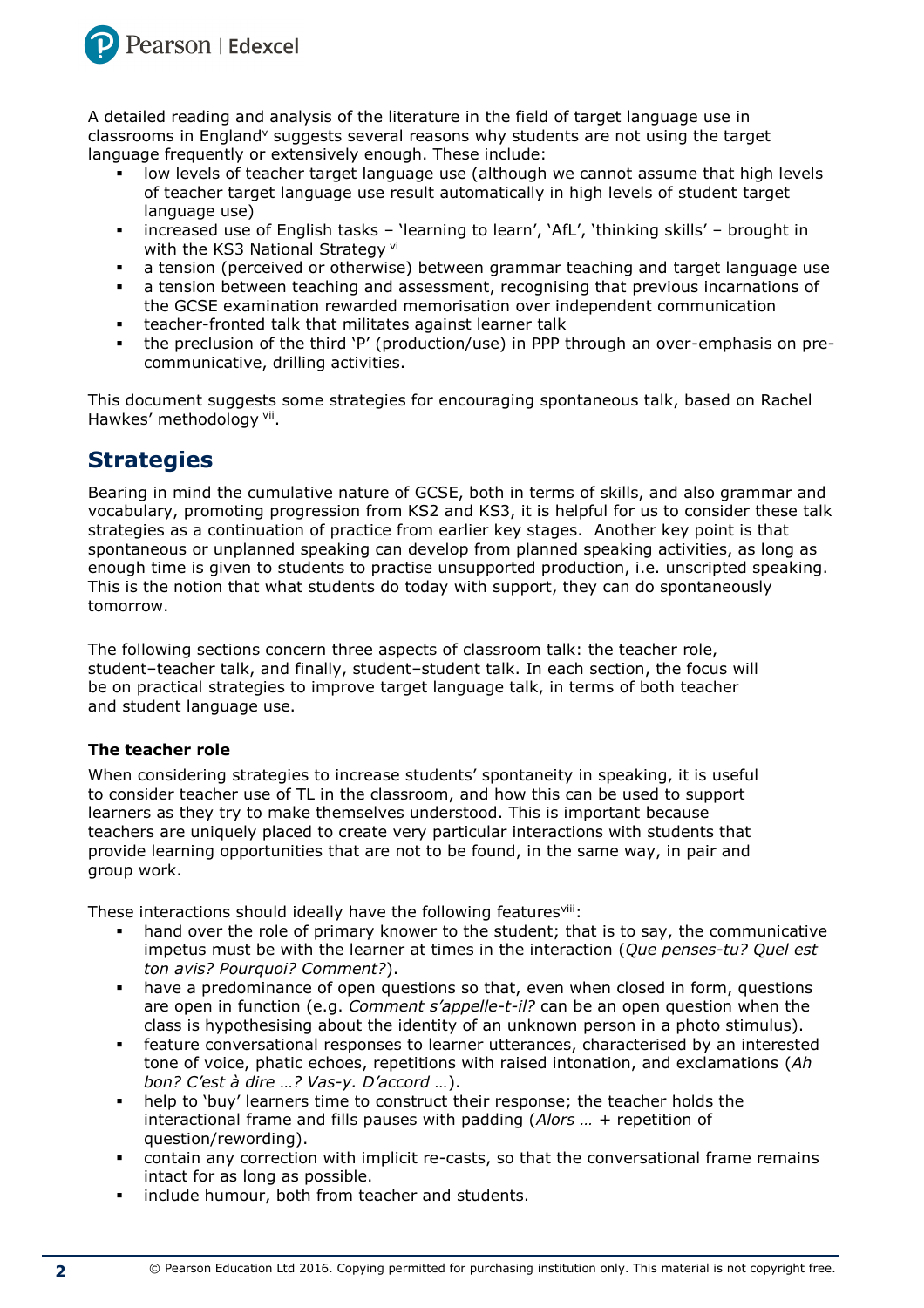

- be inviting; students need to want to take part, to feel they can initiate and take part. The teacher needs to solicit learner opinions and contributions actively (*C'est à vous. Qu'en dites-vous?*).
- include (ideally) a stable topic of conversation, but allow for the unpredictability of individual contributions: the unpredictability retains the interest of learners and provides opportunities for noticing, whilst the stability gives learners time to process for meaning and to think about their own contributions.

#### **Student – teacher talk**

Much of the target language that students routinely need to use in the classroom can be predicted. It can therefore be integrated into schemes of work and taught over time in the same way as any other language input. The teacher then needs to insist that students use it whenever the opportunity arises. The key word is 'insist'! There is no magic to this. Given the choice, students will revert to using English, as it requires less effort to do so. Therefore it is the teacher who needs to be consistent in reinforcing the expectation to use the target language.

#### **Student – student talk**

Much of this talk is accomplished through specific speaking tasks. There are many speaking tasks that generate spontaneous talk. Here are just a few suggestions:

#### **Target talk**

Students are given a question and a target number of words to use in their answer. For the first question, they must answer with the exact number of words in the target. The second question has the condition of a minimum number of words, which could be eight, nine, ten, or whatever is felt appropriate to the class. The conditions or 'targets' can be many and varied. It almost doesn't matter what they are, as the point of putting a condition there is to cause students to think their sentences through carefully as they build them. It makes them much more aware of what they're saying. Also, making a sentence of exactly seven words will usually involve a very short clause with a simple connective, or several items in a list. A higher target will push students to produce an extended answer, with a reason and/or justification, or additional details.

#### **Spend the words**

This task can be configured in lots of different ways, but the essential premise is that students have to have a conversation on a theme (they can be given specific questions, as appropriate, or more freedom to frame the questions themselves). Note that the simplest way for beginner learners to structure their own conversation is to make a statement and then ask for someone else's view.

In the course of the conversation, students need to try to use up all the words they have been given. They can be given all the words on one sheet and tasked to work collaboratively as a group, or can be given a set of word cards each: in this context, they have to 'spend' their own words, putting them in the centre of the table as they do so.

In this way, the task can be made collaborative or competitive, as appropriate to the group lesson.

#### **Speaking line**

There is empirical evidence in support of the benefits of repeating speaking tasks immediately<sup>ix</sup>. The teacher or students can choose the level of support the first time around, the aim being to decrease the amount of written support (bullets  $\rightarrow$  individual words  $\rightarrow$ pictures  $\rightarrow$  nothing) each time the speaker moves to a new partner.

#### **Say something else**

Students are presented with a few sentences and have to change something in the sentence – it could be one detail, it could be the whole thing, or it could be adding an additional detail to 'grow' the sentence.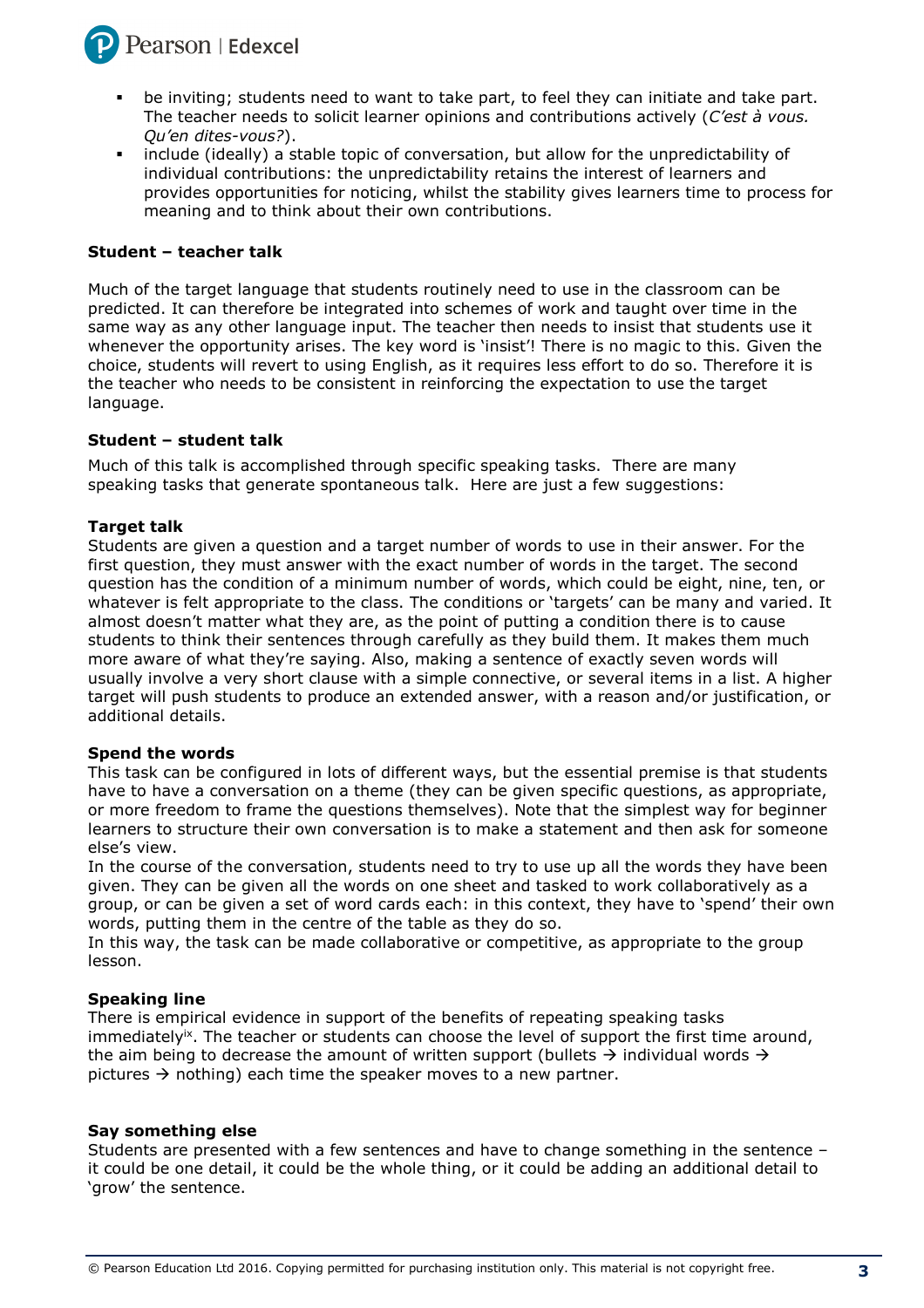

This task is particularly useful with more experienced classes as a warm-up before launching into a more independent speaking activity. The level of challenge and spontaneity required can be increased by asking students to change one element of the sentence they have just heard, rather than returning to the original written sentence each time.

## **Picture talk**

There are many ways to exploit pictures. One of the best things about pictures is that they allow teachers to ask closed questions which function as open questions, and which can have multiple 'correct' answers. A question as simple as 'What is he/she called?' functions as an open question when the person is unknown. In the absence of known answers, students are free to create identities and, therefore, to use the language they know.



Photo credit: Shutterstock / ARENA Creative

Comment s'appelle-t-elle? Quel âge a-t-elle? Elle est comment? Qu'est-ce qu'elle a comme famille? Elle a des animaux? Où est-ce qu'elle habite? Qu'est-ce qu'elle aime faire? Qu'est-ce qu'elle n'aime pas faire? Qu'est-ce qu'elle a regardé hier soir à la télé? Qu'est-ce qu'elle a fait hier? Qu'est-ce qu'elle a à la main? Elle parle avec qui? Les amis sont importants dans la vie? Un bon ami / une bonne amie, c'est comment? Qu'est-ce qu'elle veut faire ce soir? À l'avenir?<sup>x</sup>

It is straightforward to adapt pictures to the current topic of study, and to differentiate and direct questioning such that every student develops his/her speaking appropriately. Operating in this 'imaginary frame' also makes it easy to include several time frames within one task, requiring students to manipulate language to making meaning in different tenses, a requirement of the new GCSE speaking exam at both tiers.

It is useful to remember how much potential talk can also be generated by asking questions in the negative. For example: in response to a photo of a girl on holiday in Spain, the answer to the question, 'Where did she go on holiday?', will not elicit as many responses as, 'Where didn't she go on holiday?', where students are free to name any other location they can produce in the target language.

The inclusion of a picture-based task in the GCSE speaking exam makes the use of pictures in the classroom is now even more relevant.

# **Practice**

Please refer to the sample assessment materials for speaking, on the Edexcel website, for practice activities.

<sup>i</sup>*Modern foreign languages GCSE subject content* (DfE, 2014) [www.gov.uk/government/publications](http://www.gov.uk/government/publications) Reference: DFE-00348-2014